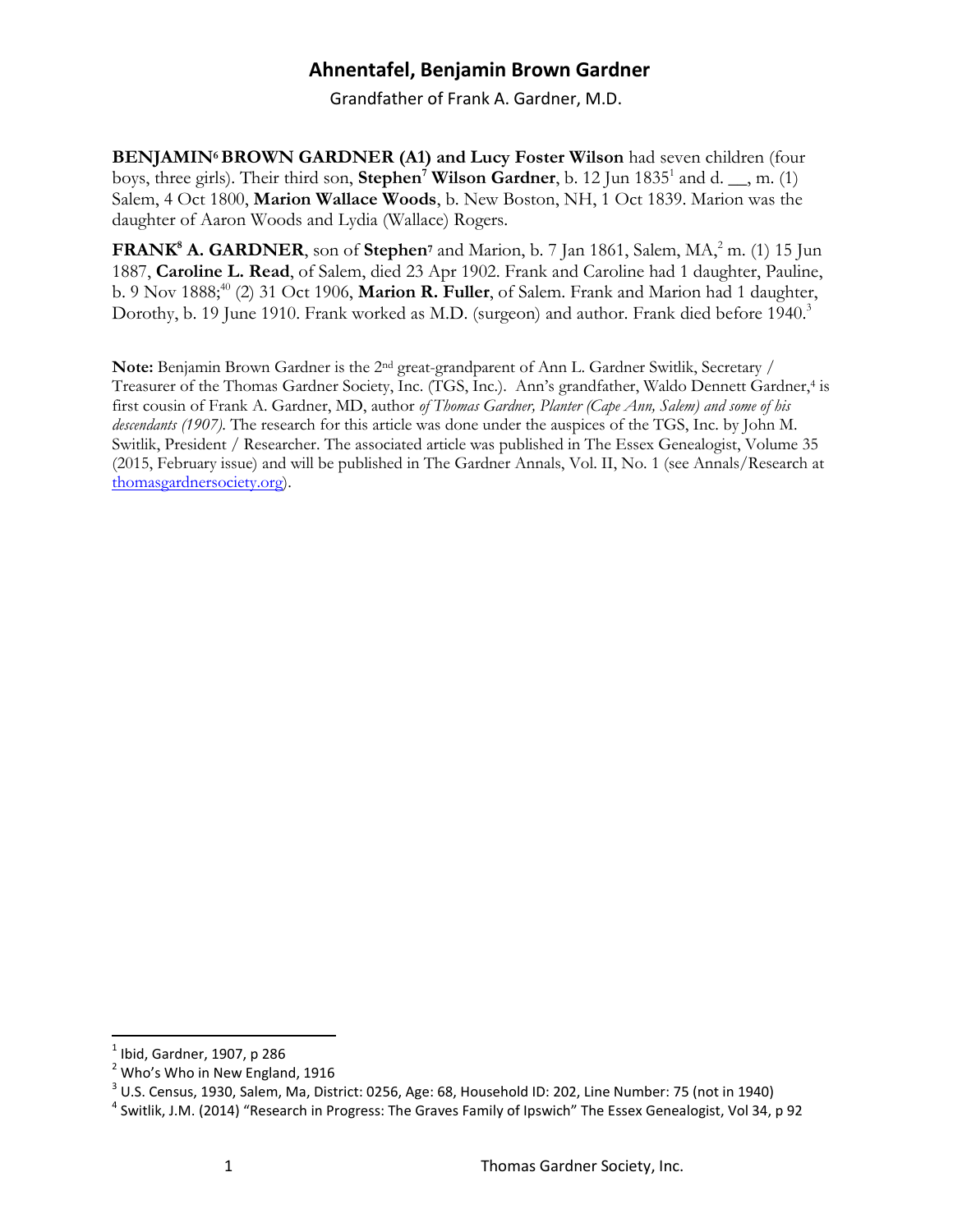Grandfather of Frank A. Gardner, M.D.

**Notes:** Ahnentafel, through six generations, is sourced; format is (birth; marriage; death).

- 1. Benjamin Brown Gardner (Salem 23 Apr 1801, Salem 28 Dec 1823, Salem 15 Jul 1845)<sup>5</sup>
- **2.** Jonathan Gardner (Salem bp 29 Jul 1773, Salem 09 Oct 1796, Salem 25 Nov 1839)<sup>6</sup>
- 3. Rachel Brown (Salem 04 Sep 1775, ..., Salem 25 Apr 1876)<sup>7</sup>
- **4**. Simon Stacey Gardner (Salem bp 24 Jul 1743, Salem 18 Nov 1764, Salem bf Feb 1787)<sup>8</sup>
- 5. Rebecca Knapp (Salem 18 Jul 1746, ..., Salem Feb 1787)<sup>9</sup>
- 6. John Brown (...; 14 Sep 1769; ...)<sup>10</sup>
- 7. Rachel Kimball  $(...; \text{Salem 11 Aug 1748; ...)$ <sup>11</sup>
- **8.** Abel Gardner (Salem bp 10 May 1713, \_\_\_ 16 Aug 1734, Salem bf Jan 1757)<sup>12</sup>
- 9. Priscilla Stacey (Salem bp 20 Jun 1722, ..., ...) <sup>13</sup>
- 10. Nathaniel Knapp (Salem 4 May 1713; Newbury 18 Sep 1734; ...)<sup>14</sup>
- 11. Sarah Hart (Newbury 15 Jun 1710; ...; Newbury 15 Apr 1754)<sup>15</sup>
- 12. John Brown (...; Salem 1 Sep 1726; by 1788)<sup>16</sup>
- 13. Elizabeth Frost (22 Aug 1708; ...; ...)<sup>17</sup>
- 14. Paul Kimball (21 May 1703; Salem 19 Apr 1729; ...)<sup>18</sup>
- 15. Rachel Hilliard (Salem 20 Jan 169\_; Salem (1) 19 May 1726; ...)<sup>19</sup>

16. Abel Gardner (Salem 1 Sep 1673; Salem abt 1694, m(2) 1731 Sarah King<sup>20</sup>; Salem 10 Nov 1739)<sup>21</sup>

- 17. Sarah Porter (Salem 24 Aug 1675, ..., Salem 24 Sep 1729)<sup>22</sup>
- 18. Simon Stacy (...; Salem 9 Apr 1715; 1722)<sup>23</sup>
- 19. Sarah Hill (Salem bp 25 Aug 1695; 1722)<sup>24</sup>

 $\overline{a}$ 

<sup>17</sup> VR: Salem Births, v 1, p 325 (Eliza[beth], d. William and Eliza[beth]); ...;

 $23$  ...; VR: Salem Marriages, v 3, p 499 (Simon Stacey, int); see note on Priscilla baptism

<sup>&</sup>lt;sup>5</sup> VR: Salem Births v1, p 337; VR: Salem Marriages v3, p 401, Married to Lucy Foster Wilson (b. Salem, 16 Mar 1806 - TEG 34:3 p 160);VR: Salem Deaths v 2, p 270

<sup>6</sup> Gardner, F.A. (1907) *Thomas Gardner Planter Cape Ann ...* Higginson, p 15; VR: Salem Marriages v 3, p 400; VR: Salem Deaths v 5, p 271

<sup>&</sup>lt;sup>7</sup> Ibid, Gardner

 $^8$  VR: Salem Births v 1, p 343; VR: Salem Marriages v 3, p 405; ...

<sup>&</sup>lt;sup>9</sup> ...; ...; VR: Salem deaths v 5, 272

 $10$ ; VR: Salem Marriages, v 4, p 201 (Pitman, Rachel, and John Browne); ...

 $11$  ...; VR: Salem Marriages, v 3, p 213 (Cimball, Rachel, and John Pittman); ...

 $12$  VR: Salem Births v 1, p 337; VR: Salem Marriages, v 3, p 400; ...

 $13$  VR: Salem Births v 2, p 315 (d. Simon and Sarah, deceased, bp. on account of grandmother, Sarah Hill); ...

<sup>&</sup>lt;sup>14</sup> VR: Salem Births v 1, p 497 (Knap, Nath[anie]ll);

<sup>&</sup>lt;sup>15</sup> VR: Newbury Births, v 1, p 215; VR: Newbury Marriages v 1, p 223; VR Deaths v2, p 635 (Knap, w. Nath[ani]el)

<sup>16</sup> ...; VR: Salem Marriages, v 3, p 387 (Eliza[beth], and John Brown); *The Essex Antiquarian*, Salem, MA, v 13, p 183

<sup>&</sup>lt;sup>18</sup> VR: Wenham Births, v 1, p 49 (Kemball); VR: Salem Marriages v 3, p 261 (Crowel, Rachel, wid, and Paul Kemball, int.); ...

<sup>&</sup>lt;sup>19</sup> VR: Salem Births v 1, p 434 (Hillard, Rachell, d. Joseph and Rachell (Aliln)); VR: Salem Marriages v 3, p 500 (Hillard, Rachel, and Robert Crowel);

 $20$  Ibid, Gardner, 1907, p 131

 $21$  VR: Salem Births v 1, p 338; Torrey p 293; ...

<sup>&</sup>lt;sup>22</sup> VR: Salem Births v 2, p 189; ...; ...

 $24$  VR: Salem Births v 1, p 433;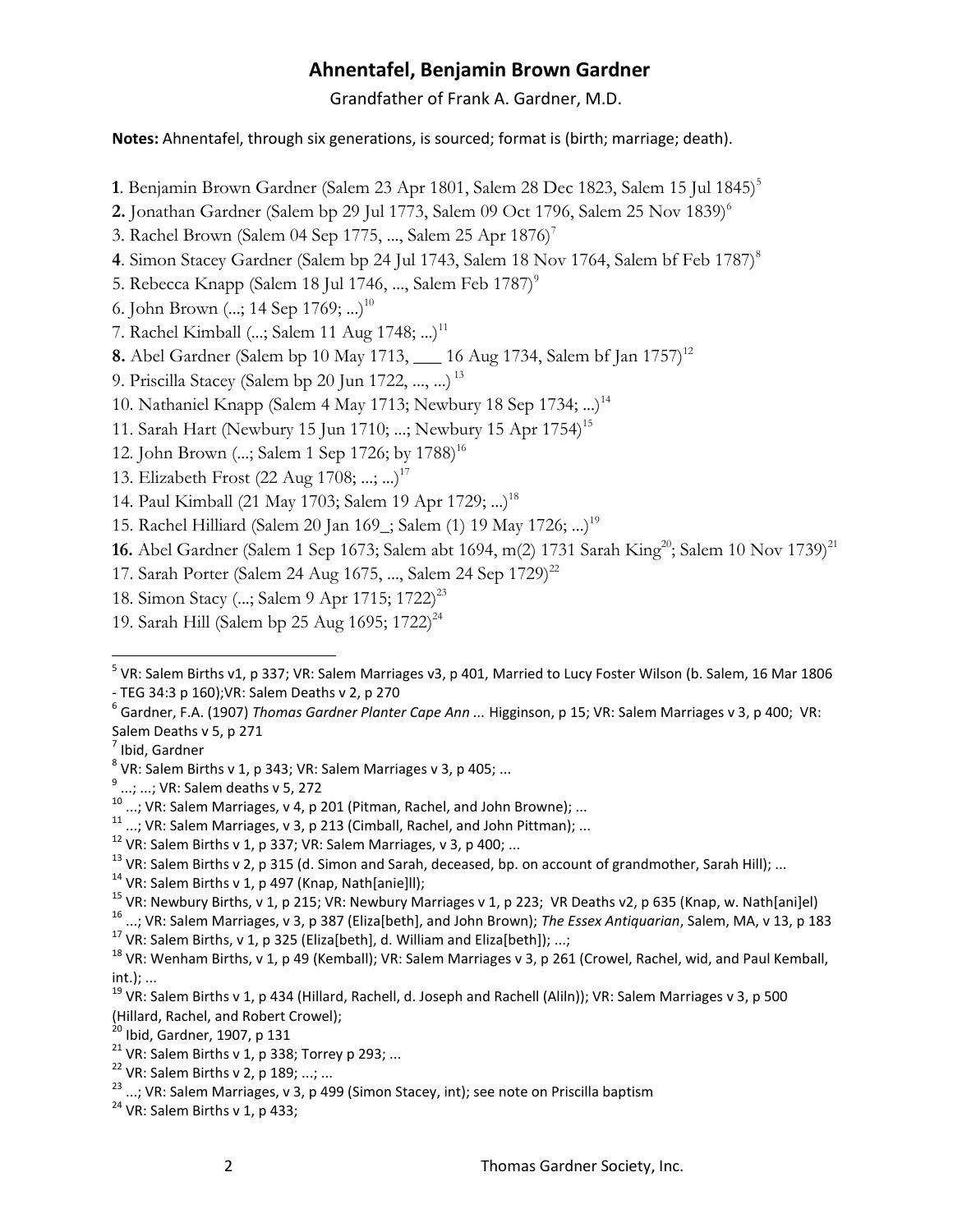#### Grandfather of Frank A. Gardner, M.D.

- 20. Isaac Knapp (1672; Cambridge by 1695; 1744)<sup>25</sup>
- 21. Anna Eaton (Cambridge 7 Sep 1672; ...; )<sup>26</sup>
- 22. Charles Hart (Newbury 12 May 1684; ...; abt  $1733$ )<sup>27</sup>
- 23. Rebecca Kent (Newbury 20 Feb 1683; ...; ...)<sup>28</sup>
- 24. Brown  $()^{29}$
- 26. William Frost, Jr. (...; Salem 5 Apr 1706; ...)<sup>30</sup>
- 27. Elizabeth Bush (Salem 30 Apr 1679; ...; )<sup>31</sup>
- 28. Thomas Kimball (1657; by 1683; Wenham 10 Oct 1732)<sup>32</sup>
- 29. Elizabeth Potter (1661; ...; ...)<sup>33</sup>
- 30. Joseph Hilliard (Salem 4 Jan 1672; 10 Oct 1694; ...)<sup>34</sup>
- 31. Rachel Allen (Salem 4 Feb 1675; ...; ...)<sup>35</sup>

**32.** Samuel Gardner (Salem abt 1629; Salem bf 1658, m(2) 1680 Elizabeth () Paine<sup>36</sup>; Salem abt Oct  $1689)^{37}$ 

- 33. Mary White (England \_\_, ..., Salem 12 Jul 1675)<sup>38</sup>
- 34. Israel Porter (1643; 20: 9 m:1672; 1706)<sup>39</sup>
- 35. Elizabeth Hathorne (Salem bp 29 Jul 1649; ...; ...)<sup>40</sup>
- 36. Thomas Stacy (...; ...; Salem 25 Nov 1690)<sup>41</sup>
- 37. Susanna Worcester (Littleton; ...; ...)<sup>42</sup>
- 38. Philip Hill (Salem 24:10 m:1662; 23:10m:1689; ...)<sup>43</sup>
- 39. Sarah Croad (Salem 3:12m:1665; ...; ...)<sup>44</sup>
- 40. John Knapp (...; Watertown 21:3m:1660; ...)<sup>45</sup>

 $^{28}$  VR: Newbury Births, v 1, p 260;

<sup>29</sup> Research pending

 $33$  Ibid

 $\overline{a}$ 

<sup>39</sup> Porter, J. (compiler – 1907) *A Porter* Pedigree Worcester, MA, p 30; VR: Salem Marriages v 3, p 476; Ibid, Porter <sup>40</sup> Anderson, RC (1995) *Great Migration Begins: Immigrants to N.E. 1620-1633, Vols. I-III* p 885; ...;

<sup>44</sup> VR: Salem Births, v 1, p 216 (Sara); ...

<sup>&</sup>lt;sup>25</sup> Torrey, C.A. (1985) New England Marriages Prior to 1700, p 19428

<sup>26</sup> VR: Cambridge Births, v 1, p 223; Crapo, H.H. (1912) *Certain Comoverers* E. Anthony & Sons, p 789; ...

<sup>&</sup>lt;sup>27</sup> VR: Newbury Births, v 1, p 215; ...; Essex County, MA: Probate File Papers, 1638-1881, p 12575.1 (John Kent, Jr. (brother-in-law) appointed as guardian for son, Charles Hart)

<sup>&</sup>lt;sup>30</sup> ...; VR: Salem Marriages, v 4, p 293 (Searle, Eliz[abeth], and W[ilia]m Frost);

 $31$  VR: Salem Births, v 1, p 144; VR: Salem Marriages, v 3, p 174, m(1) (Thomas Searle, 14 Apr 1697 - Thomas ...); ...

<sup>32</sup> Torrey, C.A. (1985*) New England Marriages Prior to 1700*, p 19217; Essex County: Probate File Papers, 1638- 1881, p 15763.1

<sup>&</sup>lt;sup>34</sup> VR: Salem Births v 1, p 434; VR: Salem Marriages v 3, p 48 (Allin, Rachell, and Joseph Hillard);

 $35$  VR: Salem Births v 1, p 37 (Allin, Rachell); ...

<sup>36</sup> Ibid, Gardner, 1907, p 87

<sup>37</sup> Anderson, RC (1995) *Great Migration Begins: Immigrants to N.E. 1620-1633, Vols. I-III* p 734

<sup>...; ...;</sup> VR: Salem Deaths v 5, p 272

<sup>41 ...; ...;</sup> Essex County: Probate File Papers, 1638-1881, p 26115.1

<sup>&</sup>lt;sup>42</sup> VR: Littleton Births, v 1, p 512 (Rev. Wm Worster came from England ... m. Sarah, had children: Samuel, William, Sarah, and Susanna); ...; ...

 $^{43}$  VR: Salem Births, v 1, p 433; VR: Salem Marriages, v 3, p 499; ...

 $45$  ...; VR: Watertown, v 1, p 23 (John Knape & sary younge maryd);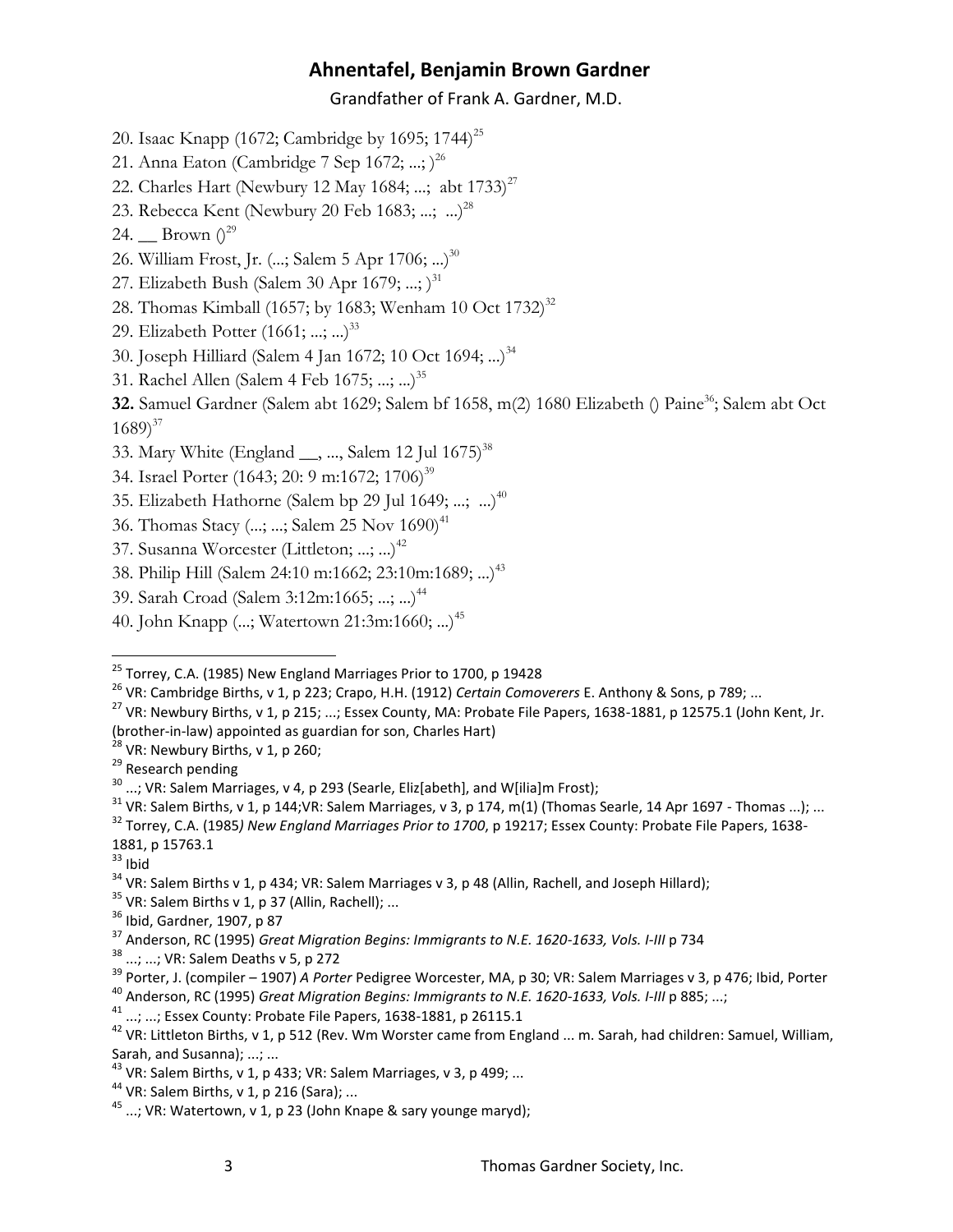Grandfather of Frank A. Gardner, M.D.

41. Sarah Young  $()^{46}$ 

42. Benoni Eaton (1639; Cambridge by 1667; Cambridge 20 Dec 1690)<sup>47</sup>

43. Rebecca <sub>—</sub> (...; (2) 28 Dec 1691; ...;)<sup>48</sup>

44. Lawrence Hart (...; Newbury 12 Feb 1678; ...)<sup>49</sup>

45. Dorothea Jones (...; ...; ...)<sup>50</sup>

46. John Kent (Newbury 20 Jul 1645; 13 Mar 1665; ...)<sup>51</sup>

47. Sarah Woodman (Newbury 12 Jan 1640; ...; ...)<sup>52</sup>

48. Brown  $0^{53}$ 

- 52. William Frost (...; by 1670; May 1690)<sup>54</sup>
- 53. Mary Wakefield (...; ...; ...)<sup>55</sup>
- 54. Edward Bush (...; 1 Aug 1678; 1711)<sup>56</sup>
- 55. Elizabeth Eastwick (...; ...; ...)<sup>57</sup>
- 56. Richard Kimball (...; ...; Wenham 20 May 167<sup>-58</sup>
- 57. Mary Cooley (...; ...; Wenham 2 Sep 1672)<sup>59</sup>
- 58. Anthony Potter (1627; by 1653; Ipswich 24 Mar 1690)<sup>60</sup>
- 59. Elizabeth Stone (1629; ...; 1712)<sup>61</sup>
- 60. Edward Hilliard (...; by 1658; Salem bf 11 Jul 1706)<sup>62</sup>
- 61. Martha  $\bigcap^{63}$
- 62. Jacob Allen (Boston 22 Feb 1653; Lynn by 26 Feb 1675; ...)<sup>64</sup>
- 63. Elizabeth Clifford  $0^{65}$
- 64. Thomas Gardner (England abt 1592, England abt 1614, Salem 29 Dec 1674)<sup>66</sup>

 $\overline{a}$ 

<sup>48</sup> Torrey, C.A. (1985) *New England Marriages Prior to 1700*, p 15363, m(2) 3wf John Hastings, Jr.

 $^{50}$  ...; VR: Newbury Marriages, v 2, p 265 (Dorothy, and Laurence Hart); ...

 $^{57}$  ...; VR: Salem Marriages, v 3, p 324 (m(1) William Pickman, 24:4m:1673; William died 1676); ...

 $\frac{58}{58}$  ...; ...; VR: Wenham Deaths, v 1, p 208 (167[torn])<br> $\frac{59}{58}$  ...; ...; VR: Wenham Deaths, v 1, p 208 (167[torn])

..; ...; VR: Wenham Deaths, v 1, p 208 (w. Richard)

<sup>&</sup>lt;sup>46</sup> Research pending

<sup>47</sup> ...; Torrey, C.A. (1985) *New England Marriages Prior to 1700*, p 10462; VR: Cambridge Deaths, v 2, p 540 (a. 51y)

<sup>49</sup> ...; Torrey, C.A. (1985) *New England Marriages Prior to 1700*, p 15203;

 $51$  VR: Newbury Births, v 1, p 259; VR: Newbury Marriages, v 2, p 270; ...

 $52$  Moriarty, G.A. (1943) "Genealogical Research in England" NEHGR v 97, p 286; ...; ...

<sup>&</sup>lt;sup>53</sup> Research pending

<sup>54</sup> Torrey, C.A. (1985) *New England Marriages Prior to 1700*, p 12486;

<sup>55</sup> Frost, N.S. (1926) *Frost Genealogy in Five Families* FFA, p 283 (dau of John and Elizabeth (Littlefield) Wakefield – m (2) Israel Harding)

<sup>56</sup> Torrey, C.A. (1985) *New England Marriages Prior to 1700*, p 5397; Probate File Papers, 1638-1881, p 4292.1

<sup>60</sup> Torrey, C.A. (1985) *New England Marriages Prior to 1700*, p 26312; Essex County: Probate File Papers, 1638- 1881, p 22535.1

 $61$  Ibid Torrey, ;

<sup>62</sup> Torrey, C.A. (1985) *New England Marriages Prior to 1700*, p 16296; Essex County: Probate File Papers, 1638- 1881, p 13315.1

<sup>&</sup>lt;sup>63</sup> Research pending

<sup>64</sup> Holman, W. L. (1948) "Hope Allen Descendants" NEHGR, v 102, p 188

<sup>&</sup>lt;sup>65</sup> Research pending

<sup>66</sup> Anderson, RC (1995) *Great Migration Begins: Immigrants to N.E. 1620-1633, Vols. I-III* NEHGS, p 733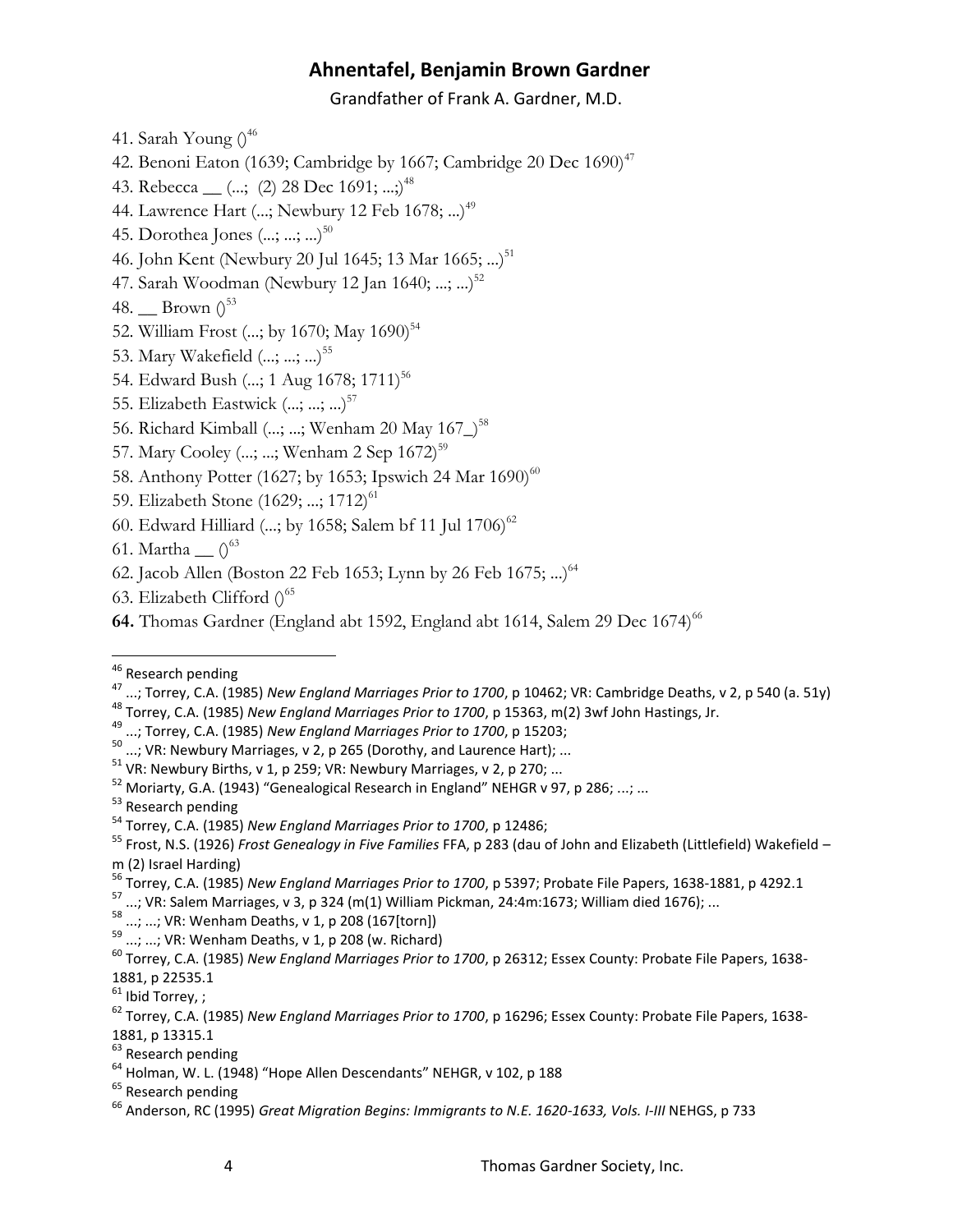Grandfather of Frank A. Gardner, M.D.

- 65. Margaret Fryer (England  $\_,\, \ldots$ , Salem  $\_)$ <sup>67</sup>
- 66. John White (England 1609; abt 1630; England 1633)<sup>68</sup>

67. Elizabeth Herbert (England bp 30 Apr 1611; m(2) George Curwen, abt 1634; Salem

 $15:7m:1668$ <sup>69</sup>

- 68. John Porter (...; ...; Salem 6 Sep  $1676$ )<sup>70</sup>
- 69. Mary  $(...;...; \text{Salem } 28 \text{ Jun } 1682)^{71}$
- 70. William Hathorne (England abt 1606; by 1634; Salem Apr 1681)<sup>72</sup>
- 71. Ann Smith (; ...; aft  $1681$ <sup>73</sup>
- 72. Simon Stacy (...; England 22 Nov 1620; )<sup>74</sup>
- 73. Elizabeth Clark (abt 1592; ...; ...)<sup>75</sup>
- 74. William Worcester (...; ...; Salisbury 28: 8 m: 1662)<sup>76</sup>
- 75. Sarah  $\frac{1}{2}$  (...; ...; 23: 2m: 1650)<sup>77</sup>
- 76. Zebulon Hill (...; Gloucester 16:9m:1651; 11 Mar 1699)<sup>78</sup>
- 77. Elizabeth Dyke (...; ...; abt 1690)<sup>79</sup>
- 78. Richard Croad (...; 29 Apr 1656; 1689)<sup>80</sup>
- 79. Frances Hersey  $(...;...;$  aft  $1689)^{81}$
- 80. William Knopp (England bp 1 Jan 1580; England 11 Jan 1606; Watertown 30 Aug  $1658$ )<sup>82</sup>
- 81. Judith Tue (England bp 31 May 1589; ...; bf 1651)<sup>83</sup>
- 82.  $\sum$  Young  $\binom{84}{ }$
- 84. Nathaniel Eaton (1610; ...; Southwark 1674)<sup>85</sup>
- 85. Elizabeth <sub>\_\_</sub> (...; ...; abt 1640)<sup>86</sup>

- <sup>68</sup> Partridge, C. (1996) "Elizabeth Herbert, Wife of (1) John White and (2) George Corwin" NEHGR, v 150, p 193
- <sup>69</sup> Anderson, RC (2003) *Great Migration: Immigrants to New England, 1634-1635, Volume III, G-H* NEHGS, p 312; VR: Salem Deaths, v 5, p 177
- ...; ...; VR: Salem Deaths, v 6, p 154
- $\frac{71}{1}$  ...; ...; VR: Salem Deaths, v 6, p 154 (Mary, Mrs., mother of Israell)
- <sup>72</sup> Ibid, Anderson p 885
- <sup>73</sup> Waters, H.F. (1886) "Genealogical Gleanings In England" NEHGR v 40, p 45; ...; Ibid, Anderson (1995) p 885
- $74$  Fiske. W. W. (2006) "Clarke and Stacy Origins of Three Immigrants to Ipswich" NEHGR v 160, p 28  $75$  Ibid
- 

 $\overline{a}$ 

- $^{77}$  ...; ...; VR: Salisbury Deaths, v 1, p 634 (w. William)
- $^{78}$  ...; VR: Gloucester Marriages, v 2, p 286 (Hill, Zebulon, cooper, and Elezebeth Dike, d. Agnes Clarke); Essex County: Probate File Papers, 1638-1881, p 13310.1
- <sup>79</sup> Torrey, C.A. (1985) *New England Marriages Prior to 1700*, p 16286
- <sup>80</sup> Ibid, Torrey, p 8322

- <sup>82</sup> Stott, C. L. (1991) "English Origins of William and Judith (Tue) Knopp" *NEHGR*, v 147, p 324
- 83 Anderson, R.C. (1995) *The Great Migration Begins: Immigrants to New England 1620-1633, Volumes I-III* NEHGS,
- p 1144

<sup>67</sup> Gardner, F.A. (1907) *Thomas Gardner Planter Cape Ann ...* Higginson, p 15

<sup>&</sup>lt;sup>76</sup> ...; ...; VR: Salisbury Deaths, v 1, p 634 (Pastor of ye Church of Salisbury)

<sup>81</sup> Perley, S. (1902) "Part of Salem in 1700. No. 12" *The Essex Antiquarian* v 7, p 120

<sup>&</sup>lt;sup>84</sup> Research pending

<sup>85</sup> Morison, S.E. (1935) *The Founding of Harvard* Harvard University Press, p 377

<sup>86</sup> Hosmer, J. K. ed. (1908) *Winthrop's journal "History of New England" 1630-1649* Scribner, New York, p 21 (lost at sea)